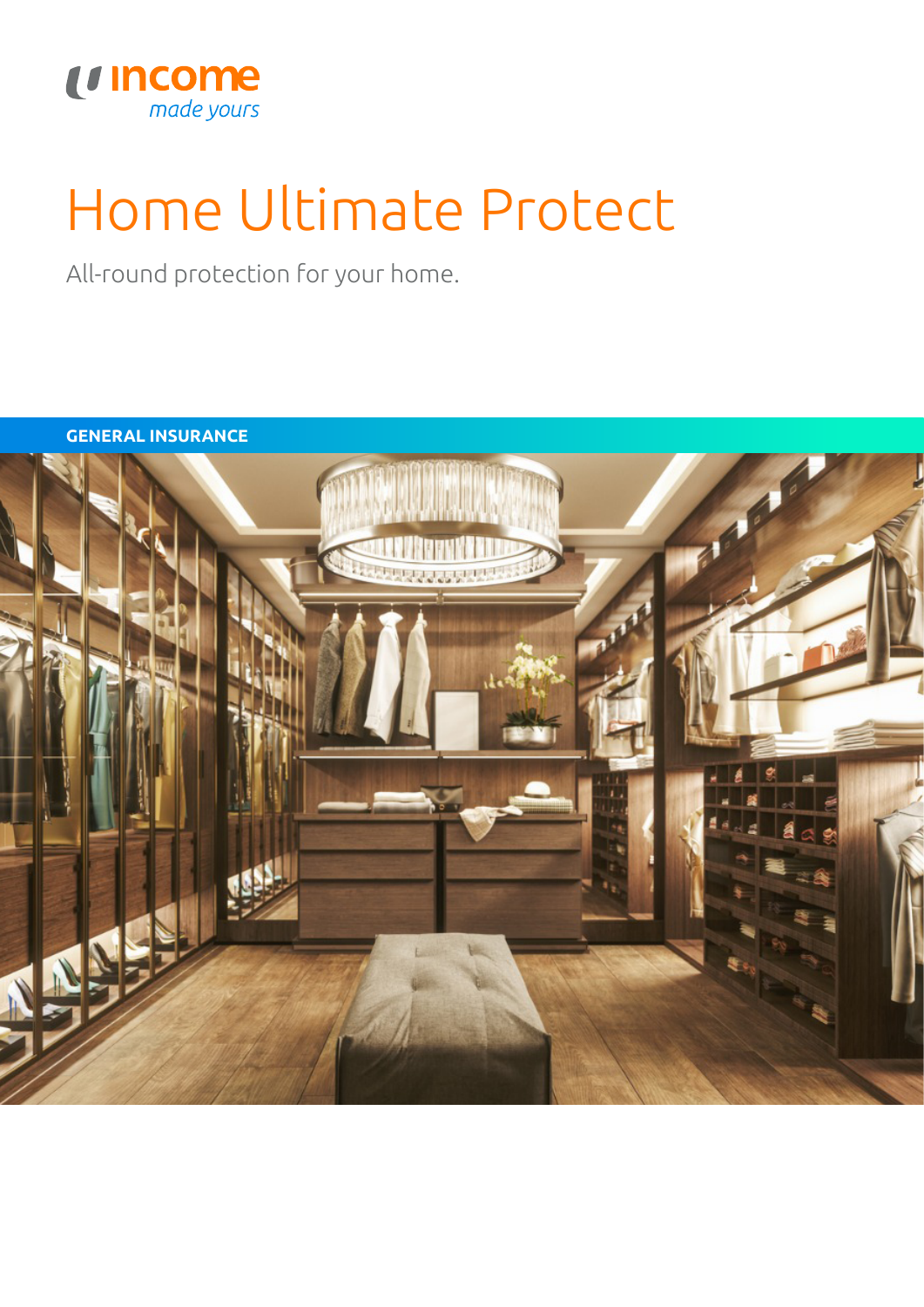We care for the things that matter to you. Our comprehensive all-risks plan helps to protect you, your family, and your valuable possessions from unforeseen events. Let us support you in building your financial safety net. Safeguard your home against the unexpected with Home Ultimate Protect.

# Why is it good for me?

| Protects your home with our "all-risks" coverage for your building <sup>1</sup> ,<br><b>renovation<sup>2</sup>, and home contents<sup>3</sup>.</b> This means covering you for<br>damages and losses that arise from any accident that is not specifically<br>excluded, such as fires, floods, monkey raids and more. |
|-----------------------------------------------------------------------------------------------------------------------------------------------------------------------------------------------------------------------------------------------------------------------------------------------------------------------|
| With our optional <b>Worldwide Personal Belongings</b> coverage, know<br>that your personal belongings <sup>4</sup> stay protected even if you carry them<br>outside your home                                                                                                                                        |
| With our optional Specific Items Covered at Full Value <sup>5</sup> benefit,<br>your precious possessions of high value can be <b>protected up to their</b><br>full value.                                                                                                                                            |
| Peace of mind with complimentary 24/7 Emergency Home<br>Assistance Service <sup>6</sup> . Enjoy round the clock assistance in the event<br>of home emergencies, for plumbing, electrician, locksmith, and pest<br>control <sup>7</sup> services.                                                                      |
| Stay protected regardless where you are in the world, with up to<br>\$2,000,000 for Family Worldwide Liability <sup>8</sup> benefit and up to<br>\$50,000 Worldwide Family Personal Accident <sup>9</sup> benefit.                                                                                                    |
| <b>Complimentary work-from-home benefit extensions<sup>10</sup> to support</b><br>you in this new normal.                                                                                                                                                                                                             |

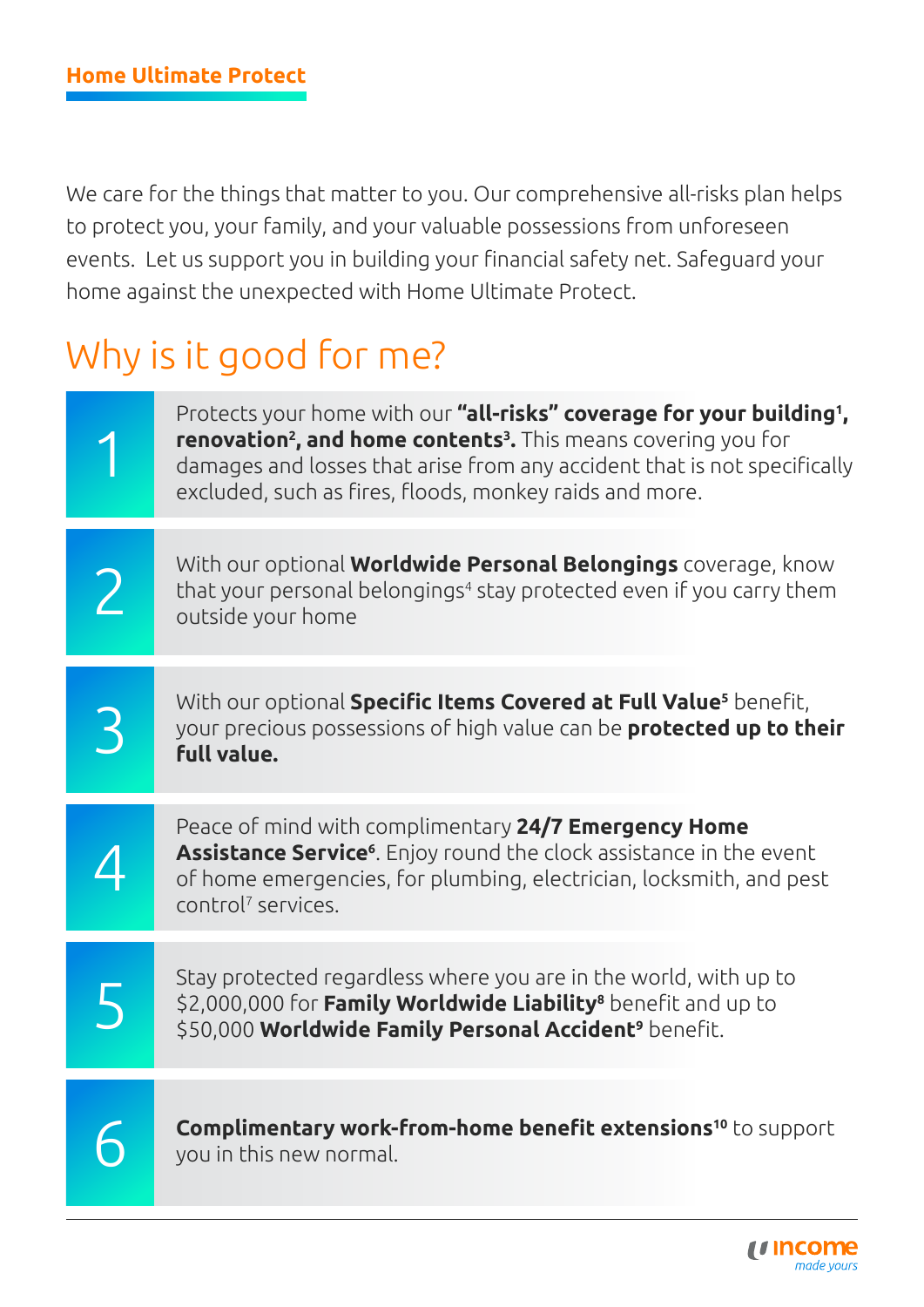Protects your home with our "all-risks" coverage for your building<sup>1</sup>, renovation<sup>2</sup>, and home contents<sup>3</sup>. This means covering you for damages and losses that arise from any accident that is not specifically excluded, such as fires, floods, monkey raids and more.

Home Ultimate Protect safeguards you against hefty damage costs in the event of an accident, with coverage for your building<sup>1</sup>, renovation<sup>2</sup>, and home contents<sup>3</sup>. Unlike other home insurances that only cover you against specific accidents such as fire or theft, this plan keeps you financially protected against any cause of damage, up to your insured limits, unless specifically excluded in the policy.

# With our optional Worldwide Personal Belongings coverage, know that your personal belongings<sup>4</sup> stay protected even if you carry them outside your home.

Protection for your personal belongings<sup>4</sup> no longer needs to be limited to the confines of your home. To keep your personal belongings<sup>4</sup> covered both at and outside of your home, simply have them covered under this benefit.

### With our optional Specific Items Covered at Full Value<sup>5</sup> benefit, your precious possessions of high value can be protected up to their full value.

Your prized possessions such as jewellery, watches, or personal collections in your home may be worth a higher value. We want to help you protect your prized possessions up to their full value against unexpected loss or damage.

With this optional benefit, you can specifically insure your home contents<sup>3</sup> and personal belongings4 that exceed the maximum coverage limits under the Home Contents or Worldwide Personal Belongings cover to have them protected up to their full value. Plus, enjoy the flexibility of choosing whether to cover your personal belongings<sup>4</sup> worldwide or keep the coverage limited to your home premises.

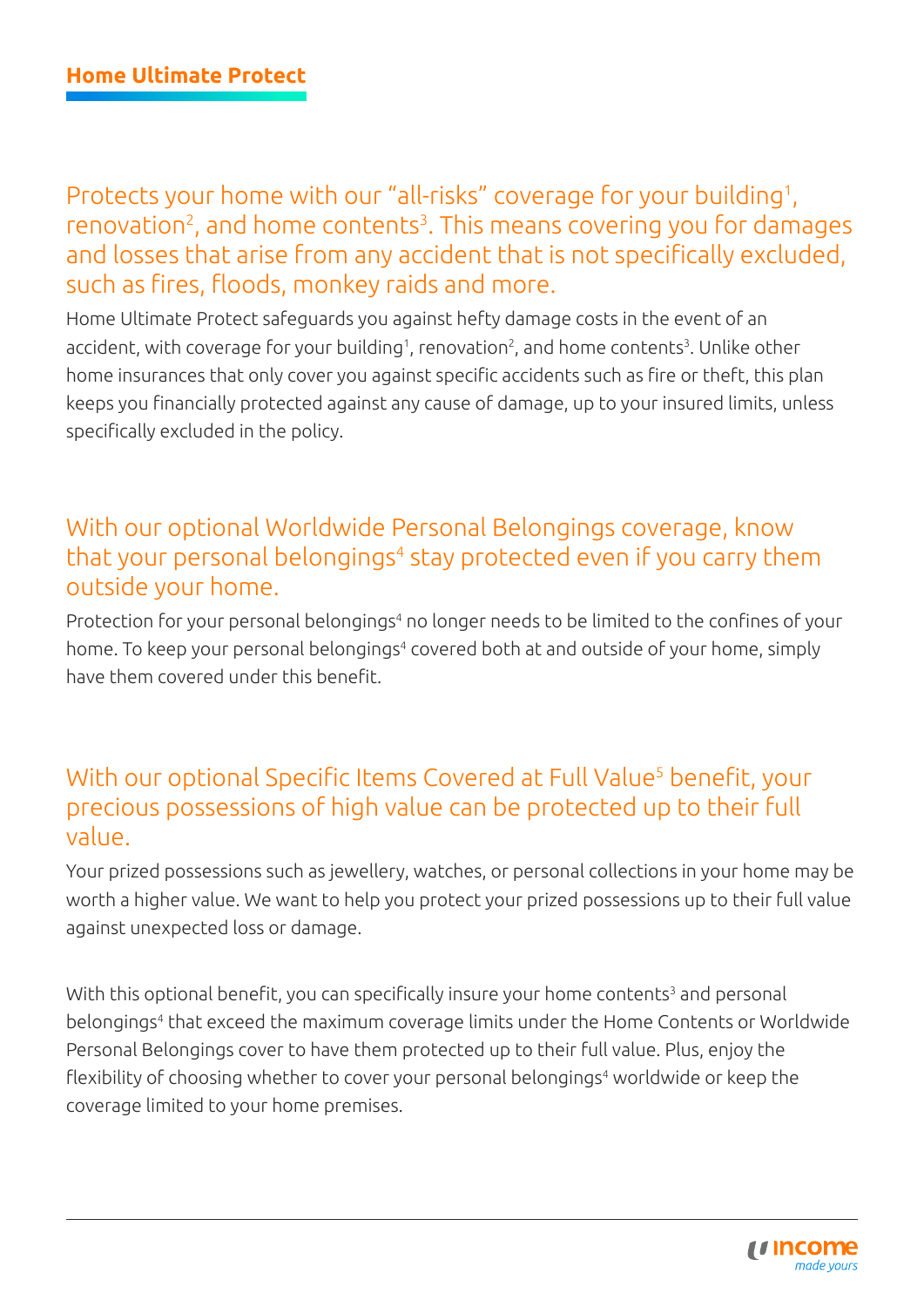# Peace of mind with complimentary 24/7 Emergency Home Assistance Service<sup>6</sup>.

You will never know when a pipe might get choked or the day that you get locked out of your home due to an auto-lock malfunction. Such home emergencies can be quite an inconvenience, and we want to help you solve these problems within the shortest time possible. Our plan offers you the benefit of a 24/7 hotline to assist you in the event of home emergencies. Learn more at [www.income.com.sg/home-ultimate-protect-eha](http://www.income.com.sg/home-ultimate-protect-eha)

| <b>Emergency Home Assistance</b>    |                              |  |  |  |  |  |
|-------------------------------------|------------------------------|--|--|--|--|--|
| Emergency Plumbing                  |                              |  |  |  |  |  |
| Emergency Electrician               | 4 times a year <sup>11</sup> |  |  |  |  |  |
| Emergency Locksmith                 | Up to \$250 per accident     |  |  |  |  |  |
| Emergency Pest Control <sup>7</sup> |                              |  |  |  |  |  |
|                                     |                              |  |  |  |  |  |

# Stay protected regardless of where you are in the world, with up to \$2,000,000 for Family Worldwide Liability benefit<sup>8</sup> and up to \$50,000 for Worldwide Family Personal Accident benefit<sup>9</sup>.

In the event of an unexpected fire, the flames might spread beyond your home to neighbouring units. Enjoy ultimate peace of mind knowing that our plan can cover you for such liabilities with our Family Worldwide Liability benefit<sup>8</sup>.

In addition, in the event of an unfortunate accident leading to the death or permanent disability of you, your spouse or your children within 90 days from the date of the accident, we offer payouts to help ease any financial strain that may arise. This Worldwide Family Personal Accident<sup>9</sup> benefit include accidents that happen both inside and outside of your home.

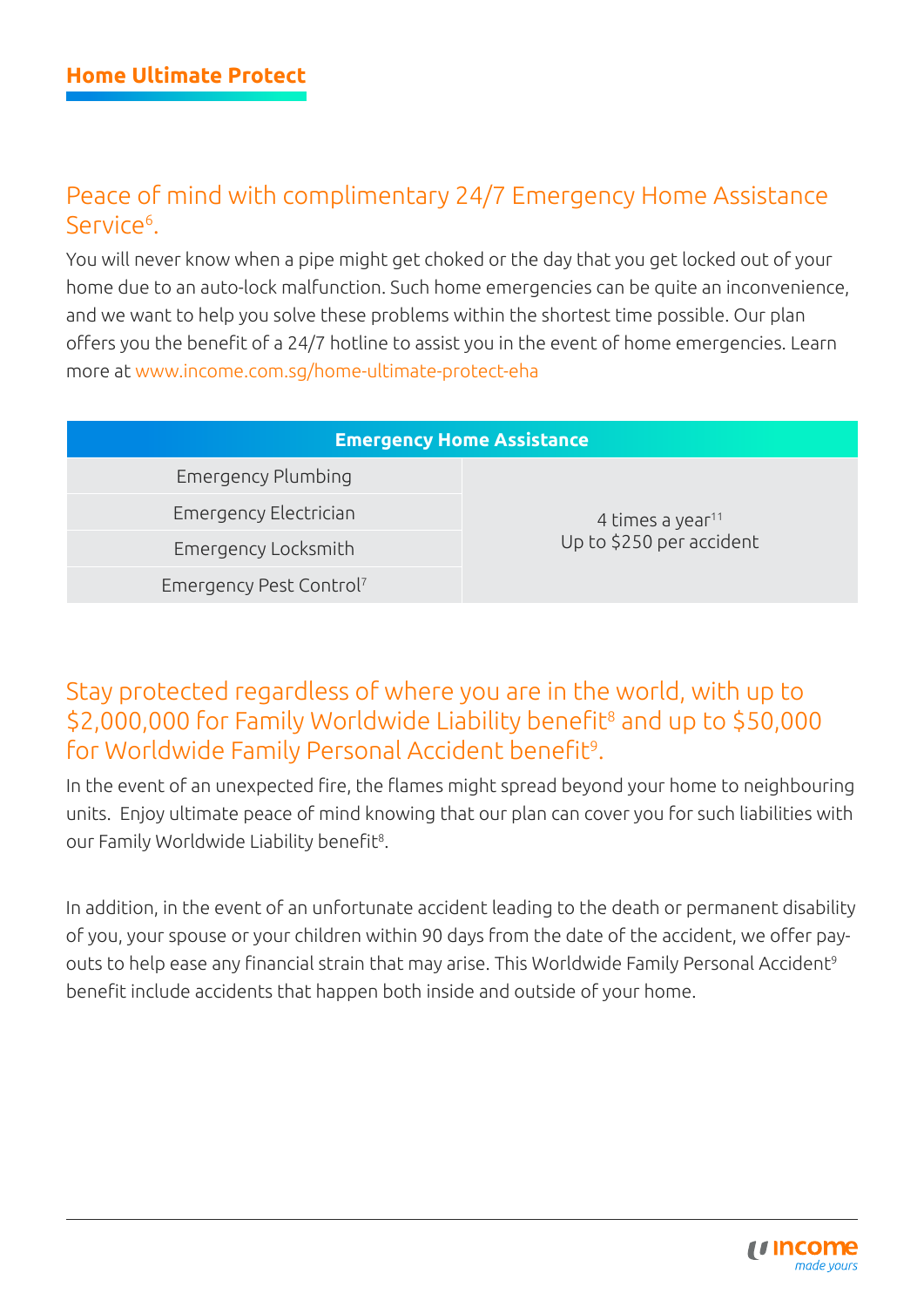# Complimentary work-from-home benefit extensions<sup>10</sup> to support you in this new normal.

With work-from-home (WFH) becoming a part of our new norm, we would like to offer you these complimentary WFH benefit extensions when you purchase Home Ultimate Protect.

#### **1. Mental wellness hotline**

We have engaged our appointed assistance provider to assist you or your family members in navigating your or their mental wellness journey amidst the stresses of working from home. If you or your family members need someone to talk to, give them a call for complimentary advice on the right resources. This service will end on 31 Dec 2022.

#### 2. Alternative workstation due to major renovation by neighbours<sup>12</sup>

Suppose your immediate neighbour unexpectedly undergo major renovation to their property causing your home to become unsuitable for a WFH arrangement. In this scenario, you and your affected family members can opt to work at an alternative co-working space instead. We will reimburse you up to \$100 for the cost of renting the co-working space during the renovation period, subject to a cap of \$50 per person. This benefit will end on 30 Sep 2022, or when we have paid \$30,000 in total under this benefit across all Home Ultimate Protect policies, whichever comes first.

Learn more at [www.income.com.sg/home-ultimate-protect-wfh](http://www.income.com.sg/home-ultimate-protect-wfh)

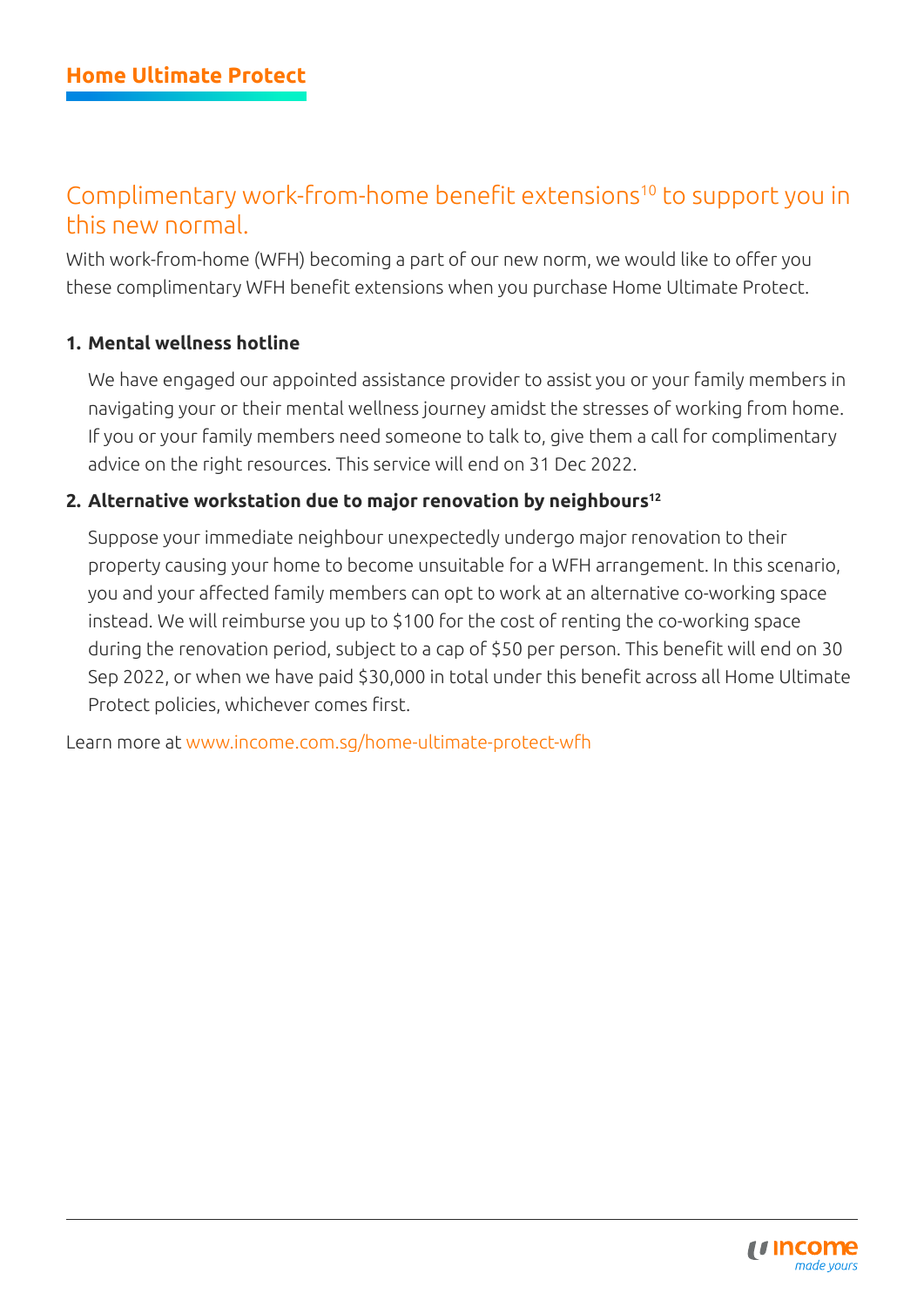# Table of cover

| <b>Section</b> | <b>Benefit</b>                                             | <b>Maximum benefit limit</b>                                                                                                     |                                     |                                       | <b>Amount you are</b><br>responsible for                                                                                                     |
|----------------|------------------------------------------------------------|----------------------------------------------------------------------------------------------------------------------------------|-------------------------------------|---------------------------------------|----------------------------------------------------------------------------------------------------------------------------------------------|
| 1              | <b>Building or Renovations</b>                             | Overall section limit: As shown in the<br>schedule<br>Sub-limit: \$5,000 for expenses for<br>tracing and accessing water seepage |                                     |                                       | • The first \$100 for<br>each and every loss<br>or damage, except<br>if caused by fire.                                                      |
| $\overline{2}$ | <b>Worldwide Personal Belongings</b>                       | Overall section limit: As shown in the<br>schedule<br>Sub-limit: \$2,500 per article, set or<br>pair                             |                                     |                                       | • The first \$10,000<br>for each and every<br>loss or damage<br>caused by landslip<br>and/or subsidence.<br>· 20% co-payment<br>for expenses |
| 3              | <b>Home Contents</b>                                       | Overall section limit: As shown in the<br>schedule<br>Sub-limits:                                                                |                                     |                                       |                                                                                                                                              |
|                |                                                            | Category                                                                                                                         | For each<br>article,<br>set or pair | In total                              | for tracing and<br>accessing water<br>seepage                                                                                                |
|                |                                                            | Valuables                                                                                                                        | 5% of overall<br>section limit      | 50% of<br>overall<br>section<br>limit |                                                                                                                                              |
|                |                                                            | Money                                                                                                                            | $\overline{\phantom{a}}$            | \$5,000                               |                                                                                                                                              |
|                |                                                            | Bicycles and<br>Personal<br>Mobility<br>Devices                                                                                  |                                     | \$5,000                               |                                                                                                                                              |
|                |                                                            | Legal<br>Documents                                                                                                               |                                     | \$5,000                               |                                                                                                                                              |
|                |                                                            | All other<br>contents                                                                                                            | 15% of<br>overall<br>section limit  |                                       |                                                                                                                                              |
| 4              | <b>Specific items covered at full</b><br>value             | As shown in the schedule                                                                                                         |                                     |                                       |                                                                                                                                              |
| 5              | <b>Family worldwide liability</b>                          | \$2,000,000                                                                                                                      |                                     |                                       |                                                                                                                                              |
| 6              | <b>Professional fees</b>                                   | 10% of the total sum insured for<br>Building and Renovations as shown in<br>the schedule                                         |                                     |                                       |                                                                                                                                              |
| $\overline{7}$ | <b>Removal of debris</b>                                   | 5% of the total sum insured for<br>Building, Renovations and Home<br>Contents as shown in the schedule                           |                                     |                                       |                                                                                                                                              |
| 8              | <b>Replacement of used fire</b><br>extinguishing equipment | \$2,500                                                                                                                          |                                     |                                       |                                                                                                                                              |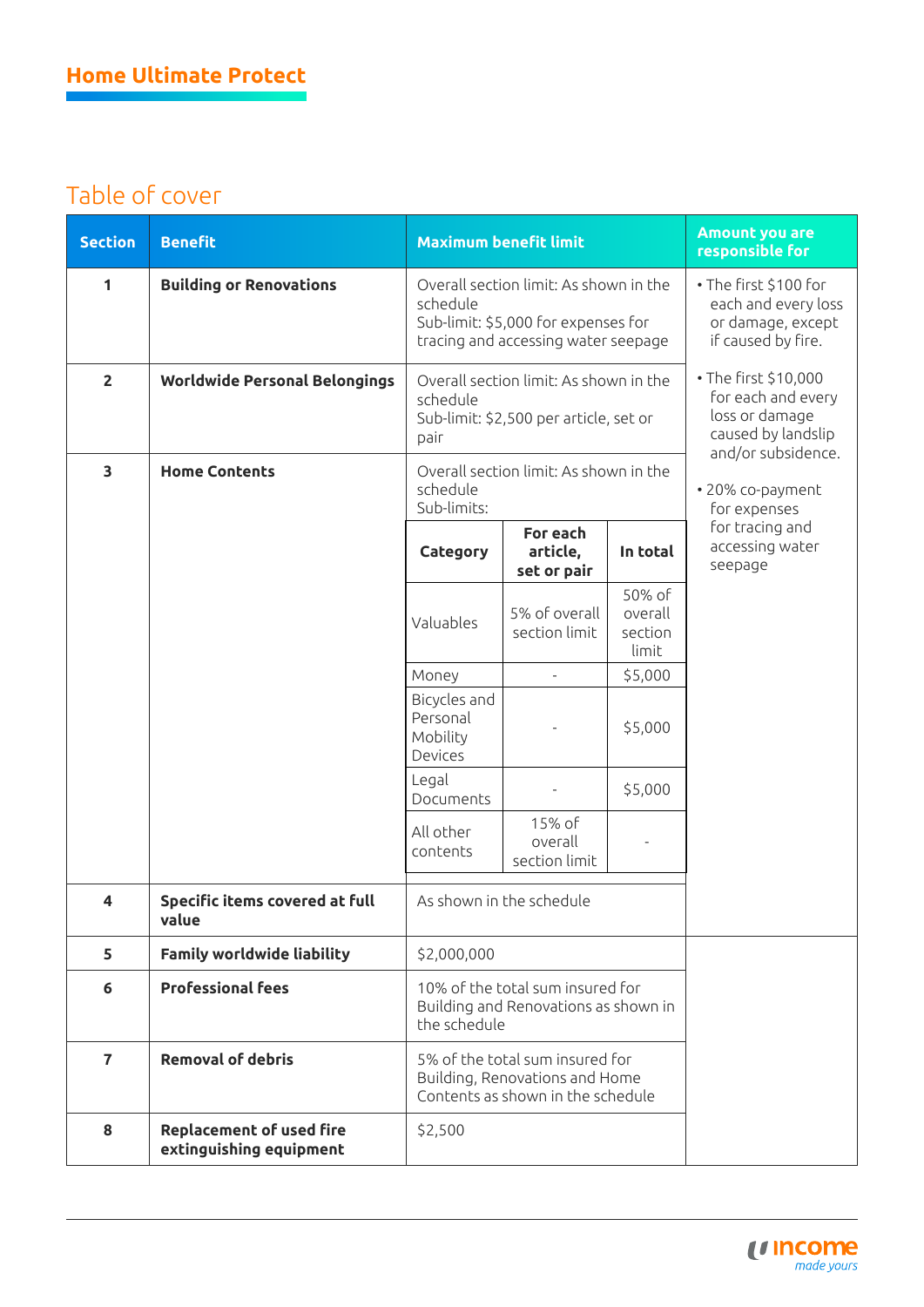| <b>Section</b> | <b>Benefit</b>                                                                                                                                  | <b>Maximum benefit limit</b>                                                                           | <b>Amount you are</b><br>responsible for                                              |
|----------------|-------------------------------------------------------------------------------------------------------------------------------------------------|--------------------------------------------------------------------------------------------------------|---------------------------------------------------------------------------------------|
| $\mathbf{9}$   | <b>Conservancy charges</b>                                                                                                                      | Overall section limit: \$5,000<br>Sub-limit: \$1,000 per month                                         |                                                                                       |
| 10             | <b>Cost of temporary</b><br>accommodation                                                                                                       | Combined limit: 15% of the sum<br>insured for Building or Renovations                                  |                                                                                       |
| 11             | Loss of rent while the premises<br>are uninhabitable due to an<br>accident                                                                      | as shown in the schedule, whichever<br>is higher<br>Sub-limit: \$10,000 per month                      |                                                                                       |
| 12             | Accidental breakage of fixed<br>mirrors, fixed glass, and<br>sanitary ware                                                                      | 15% of the sum insured for Building<br>or Renovations as shown in the<br>schedule, whichever is higher | The first \$100 for<br>each and every loss<br>or damage, except if<br>caused by fire. |
| 13             | <b>Temporary removal of contents</b>                                                                                                            | 15% of the sum insured for Home<br>Contents as shown in the schedule                                   |                                                                                       |
| 14             | <b>Household removal</b>                                                                                                                        | 100% of the sum insured for Home<br>Contents as shown in the schedule                                  | The first 15% of each<br>and every loss                                               |
| 15             | <b>Temporary cover for new</b><br>Building and Renovations: 10% of<br>their respective sums insured as<br>improvements<br>shown in the schedule |                                                                                                        | See section 1<br>for Building and<br>Renovations;                                     |
|                |                                                                                                                                                 | Home Contents: 25% of the sum<br>insured for Home Contents as shown<br>in the schedule                 | See section 3 for<br>Home Contents                                                    |
| 16             | <b>Emergency Cash Allowance</b>                                                                                                                 | \$1,000                                                                                                |                                                                                       |
| 17             | Deterioration of food in the<br>refrigerator                                                                                                    | \$1,000                                                                                                | The first \$50 for each<br>and every loss                                             |
| 18             | <b>Emergency Entry</b>                                                                                                                          | \$1,000                                                                                                |                                                                                       |
| 19             | Loss or damage to domestic<br>helper's property                                                                                                 | \$1,000                                                                                                |                                                                                       |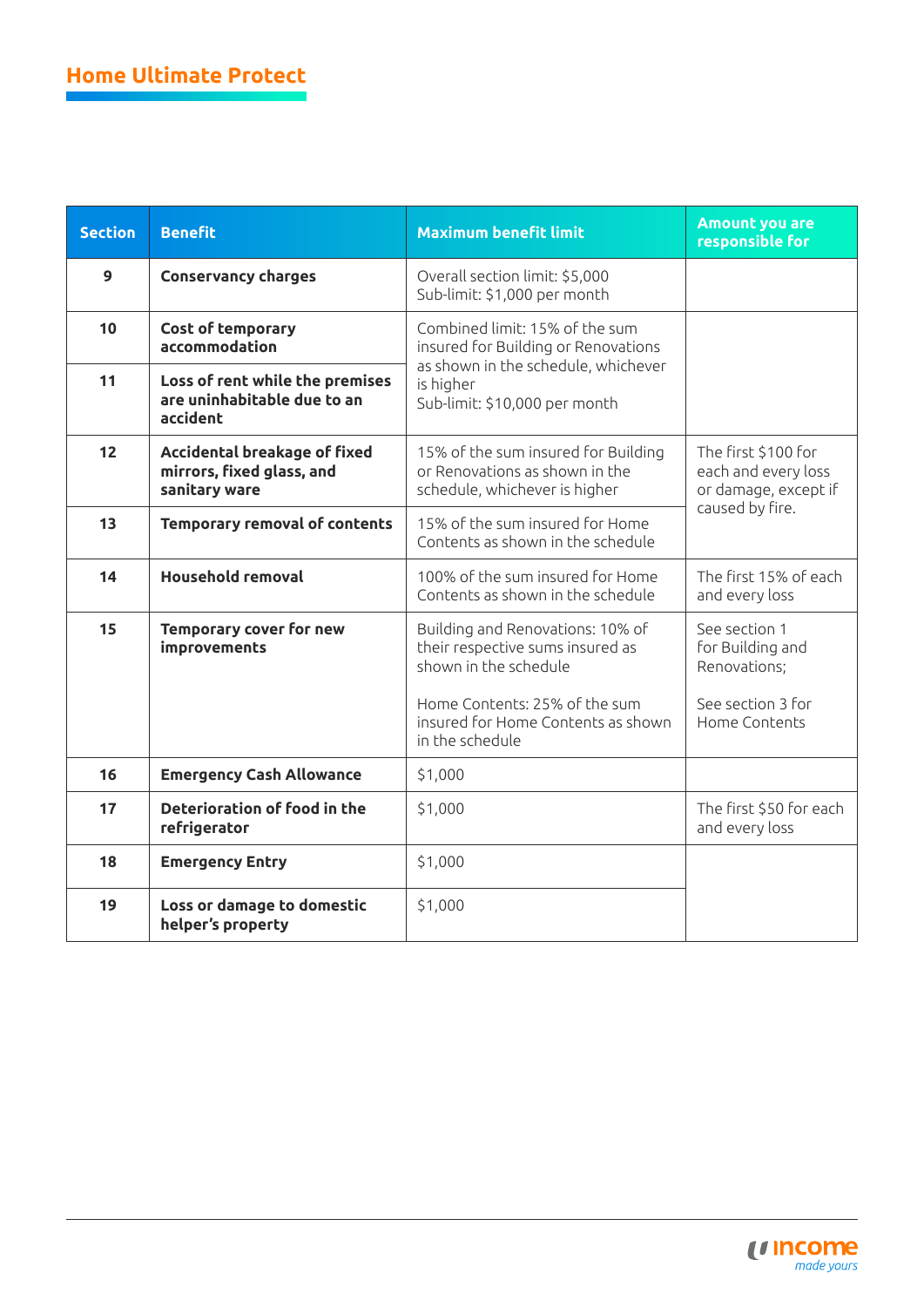| <b>Section</b> | <b>Benefit</b>                                                                                                                                | <b>Maximum benefit limit</b>                       | <b>Amount you are</b><br>responsible for |
|----------------|-----------------------------------------------------------------------------------------------------------------------------------------------|----------------------------------------------------|------------------------------------------|
| 20             | <b>Worldwide family personal</b><br>accident                                                                                                  | Overall section limit: \$50,000                    |                                          |
|                | Adult aged 21 years and above<br>but under 70 years                                                                                           | Sub-limit: \$20,000 for each adult                 |                                          |
|                | Child aged 30 days and above but<br>under 21 years                                                                                            | Sub-limit: \$10,000 for each child                 |                                          |
|                | <b>Scale of compensation</b><br>a) Accidental death<br>b) Permanent total disability                                                          | <b>Percentage of benefit limit</b><br>100%<br>100% |                                          |
|                | c) Loss of sight in both eyes                                                                                                                 | 100%                                               |                                          |
|                | d) Loss of two or more limbs<br>e) Loss of sight in one eye                                                                                   | 100%<br>50%                                        |                                          |
|                | f) Loss of one limb<br>g) Loss of speech                                                                                                      | 50%<br>50%                                         |                                          |
|                | h) Loss of hearing in both ears                                                                                                               | 50%                                                |                                          |
|                | The total of all percentages due under this section will not be more than<br>100% for each person within every 12-month period of the policy. |                                                    |                                          |

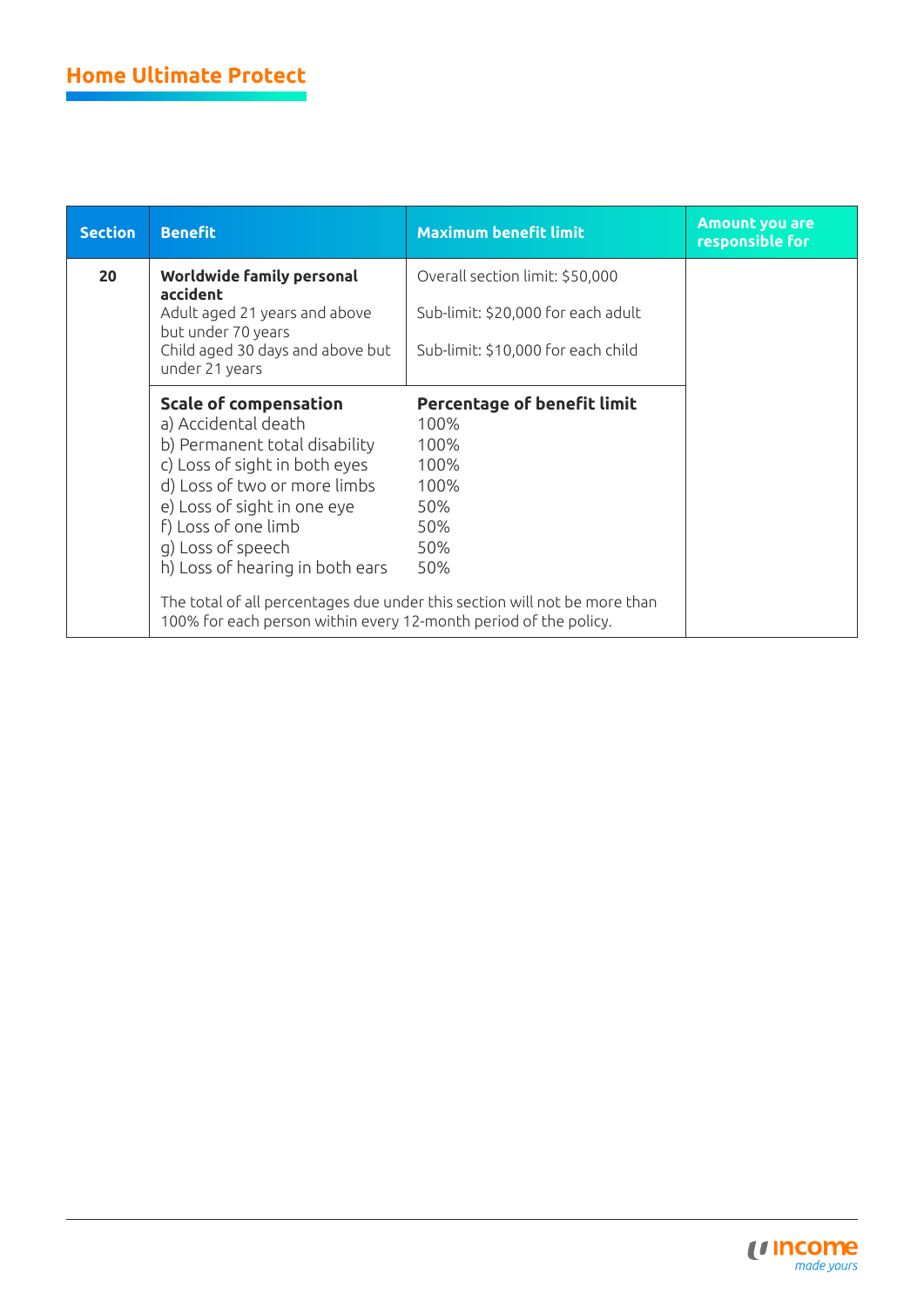#### **IMPORTANT NOTES**

1 Building means the following.

For Housing Development Board (HDB) flats, condominiums, apartments or cluster houses, it will include the building structure (but not the foundations), fixtures and fittings based on HDB's or the property developer's standard specifications. This means we will not cover areas you do not own or which are not provided just for your use. For example, this can include shared areas such as corridors, car parks, stairways, lift lobbies and swimming pools.

For landed properties such as bungalows, semi-detached and terrace houses, it will include the building structure (but not the foundations), garages, outbuildings, swimming pools, terraces, footpaths, driveways, gardens, gates, fences and other private areas you own and which the public do not have access to.

- 2 Renovations means improvements and additions made within the premises by you or any previous owner or tenant in the form of fixtures and fittings. For example, this could include flooring, built-in wardrobes and kitchen cabinets. They do not form part of the building cover.
- 3 Contents means any physical and movable household items or personal belongings including money, valuables, bicycles, and personal mobility devices, kept within the premises that belong to you or your family members. But it does not include, amongst other items, motor vehicles and watercraft, pets or livestock and items connected with your or your family member's business, trade or profession. Please refer to the policy contract for the exclusions and the benefit sub-limits for each type of content.
- 4 Personal belongings mean any personal items belonging to you or your family members that is usually worn on or carried by a person in everyday life. This includes watches, jewelry, bags, clothing, cameras etc., but does not include money, stored value cards, vehicles and their accessories, and items used in connection with your or your family member's business or profession, or which are insured under a separate policy.

All the personal belongings that you may bring out which you wish to insure, and which cost no more than \$2,500 each to replace should be covered under the Worldwide Personal Belongings benefit. For items exceeding \$2,500, simply specify them to be covered at full value under the Specific Items Covered at Full Value benefit.

- 5 Specific items covered at full value means:
	- a. the personal belongings which are covered either within your premises or worldwide; or
	- b. the contents which are covered within your premises;

up to their respective full replacement values, as shown in the schedule.

- 6 Income has arranged for our appointed Emergency Home Assistance provider to assist policyholders with the search for emergency plumbing, electrician, locksmith and pest control services 24/7, subject to policy conditions. This is a complimentary service provided to you. It does not form part of the benefit provided under Home Ultimate Protect's policy contract. Income reserves the right to amend or discontinue the services at any time at its sole discretion without notice.
- 7 This benefit does not cover claims arising from pest infestation within the first 3 months from the start date of the policy.

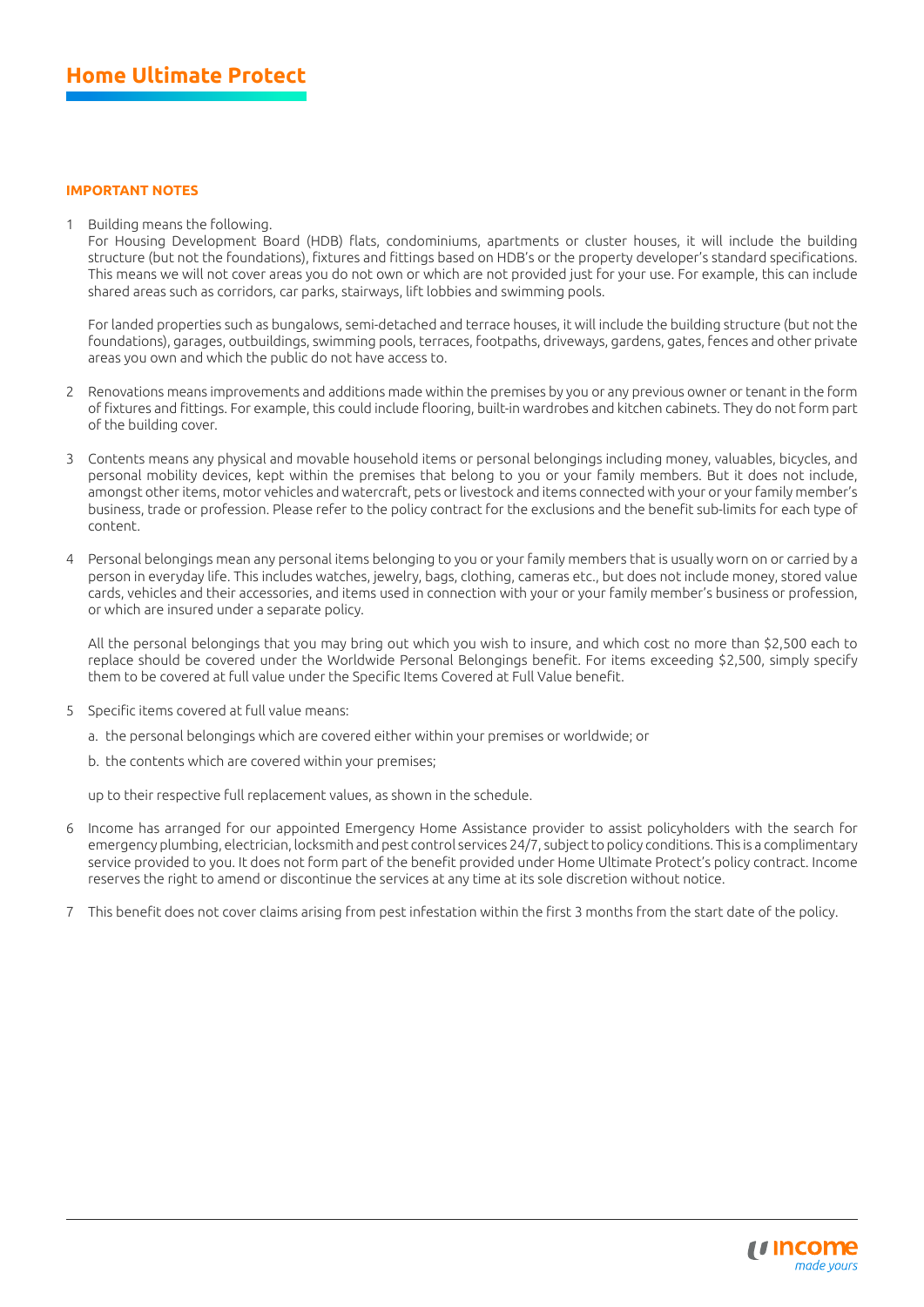#### **IMPORTANT NOTES**

- 8 You or your family members respectively must be a resident of or working in Singapore. Otherwise, we will only pay when the above legal responsibility results from your ownership or tenancy of the premise.
- 9 A sub-limit of \$20,000 per adult and \$10,000 per child applies. An adult refers to an individual aged 21 years old and above, but under 70 years old. A child refers to an individual aged 30 days old and above but under 21 years old.
- 10 The benefits and services do not form part of the Home Ultimate Protect's policy contract and neither shall it be deemed as an offer of service by us. Income reserves the right to amend or discontinue these benefits and services at any time at its sole discretion without notice.
- 11 A year means each 12-month period from the start date of policy.
- 12 This benefit does not cover claims arising from renovation or construction that occurs within the first 3 months from the start date of the policy. Other terms and conditions apply.

This is for general information only. You can find the usual terms and conditions of this plan at [https://www.income.com.sg/](https://www.income.com.sg/home-ultimate-protect-policy-condition) [home-ultimate-protect-policy-condition](https://www.income.com.sg/home-ultimate-protect-policy-condition)

Protected up to specified limits by SDIC.

Information is correct as at 6 January 2022.